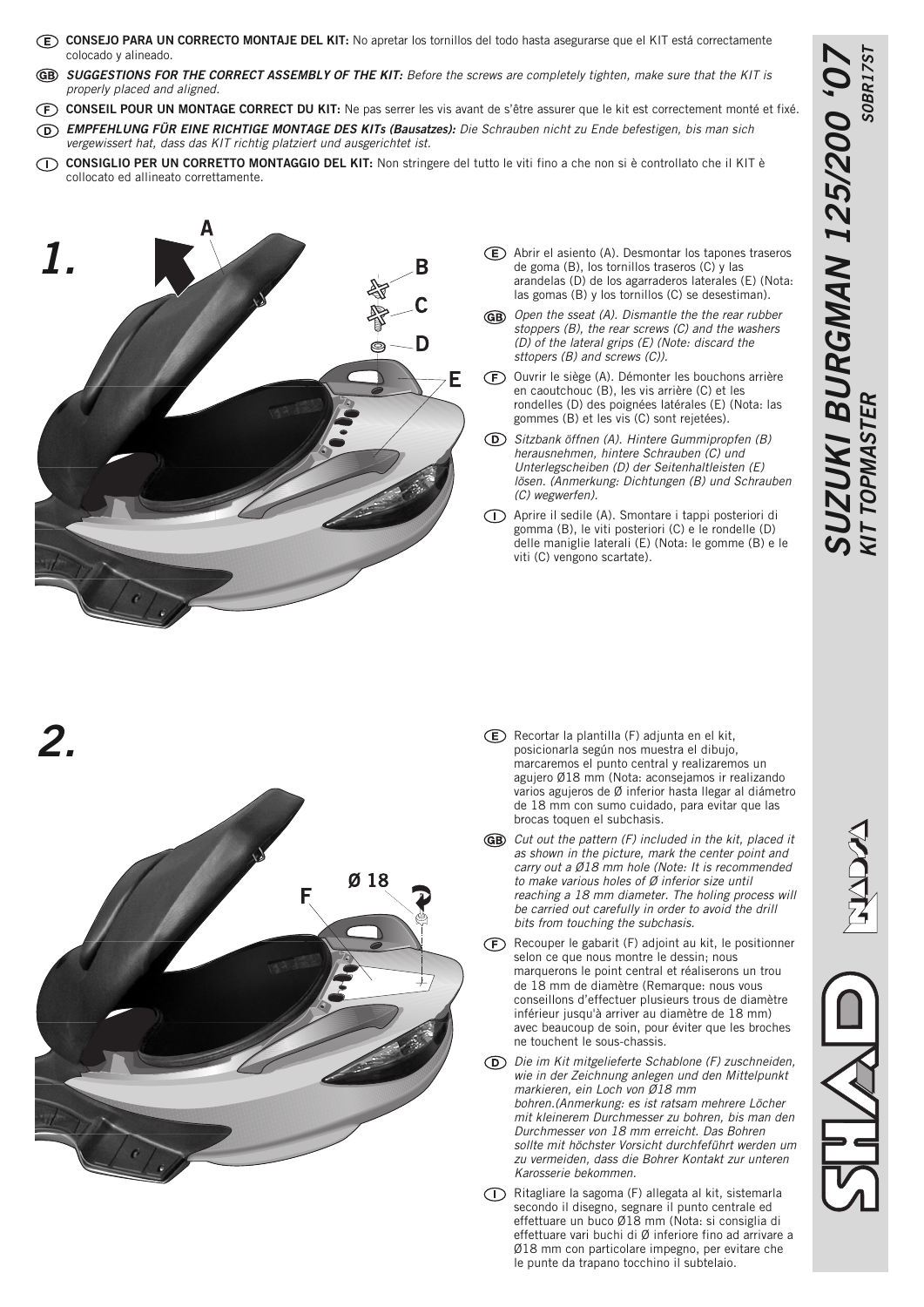REF. 500479<br>Edición 1ª



- Posicionar el distanciador (1) en el agujero de Ø18, zona (G).
- **GB** Place the spacer (1) in the Ø18 hole, (G) area.
- $(F)$ Positionner l'entretoise (1) dans la perforation de diamètre 18, zone (G).
- $\circledcirc$ Abstandshalter (1) an das Bohrloch von Ø18 im Bereich (G) anlegen.
- Sistemare il distanziatore (1) nel buco di  $\bigcirc$ Ø18, zona (G).

- **4.** Montar la parrilla KIT TOP (3) en zona (E), mediante las arandelas (D), los mediante las arandelas (D), los distanciadores (2) y los tornillos (4). Y en zona (G), mediante el distanciador (1), la arandela (5) y el tornillo (6). Cerrar el asiento (A).
	- GB Assemble the KIT TOP carrier (3) in the (E) area, using the washers (D), the spacers (2) and the screws (4). And in the (G) area, using the spacers (1), the washer (5) and the screw (6). Close the seat(A).
	- Monter la grille KIT TOP (3) dans la zone ← (E) au moyen des rondelles (D), des entretoises (2) et des vis (4). Et dans la zone (G) au moyen de l'entretoise (1), de la rondelle (5) et de la vis (6). Fermer le siège (A).
	- Montieren Rost des KIT TOP (3) im Bereich (E) anlegen und mit Unterlegscheiben (D), den Abstandsscheiben (2) und den Schrauben (4) befestigen. Ebenso im Bereich (G), mit Abstandsscheibe (1), der Unterlegscheibe (5) und der Schraube (6). Sitzbank schließen (A).
	- Montare il portapacchi KIT TOP (3) nella zona (E), mediante le rondelle (D), i distanziatori (2) e le viti (4). E nella zona (G), mediante il ditanziatore (1), la rondella (5) e la vite (6). Chuidere il sedile (A).

|  | COMPONENTES / <i>PARTS</i> / COMPOSANTES / <i>EINZELBAUTEILE</i> / COMPONENTI: |  |
|--|--------------------------------------------------------------------------------|--|
|  |                                                                                |  |

 $\overline{2}$ 

 $\mathbf 0$ 

| Pos.           | Ket.   |   | Cant.          |                                                                                    |
|----------------|--------|---|----------------|------------------------------------------------------------------------------------|
|                | 260641 |   |                | Distanciador Ø16 Ø9 x 22 - Distancers - Entre-toise - Abstandshalter - Separatore  |
| $\mathcal{P}$  | 261029 |   | $\overline{2}$ | Distanciador Ø20 Ø10 x 15 - Distancers - Entre-toise - Abstandshalter - Separatore |
| 3              | 261024 |   |                | KIT TOP                                                                            |
| 4              | 304032 |   | $\overline{2}$ | Tornillo M8 x 50 DIN 7991 - Screw - Vis - Schraube - Vite                          |
| $\overline{5}$ | 303020 | ◉ |                | Arandela Ø8 - Washer - Rondelle - Scheibe - Rondella                               |
| 6              | 304069 | o |                | Tornillo M8 x 55 DIN 7380 - Screw - Vis - Schraube - Vite                          |
|                |        |   |                |                                                                                    |

6 5

1

G

া€